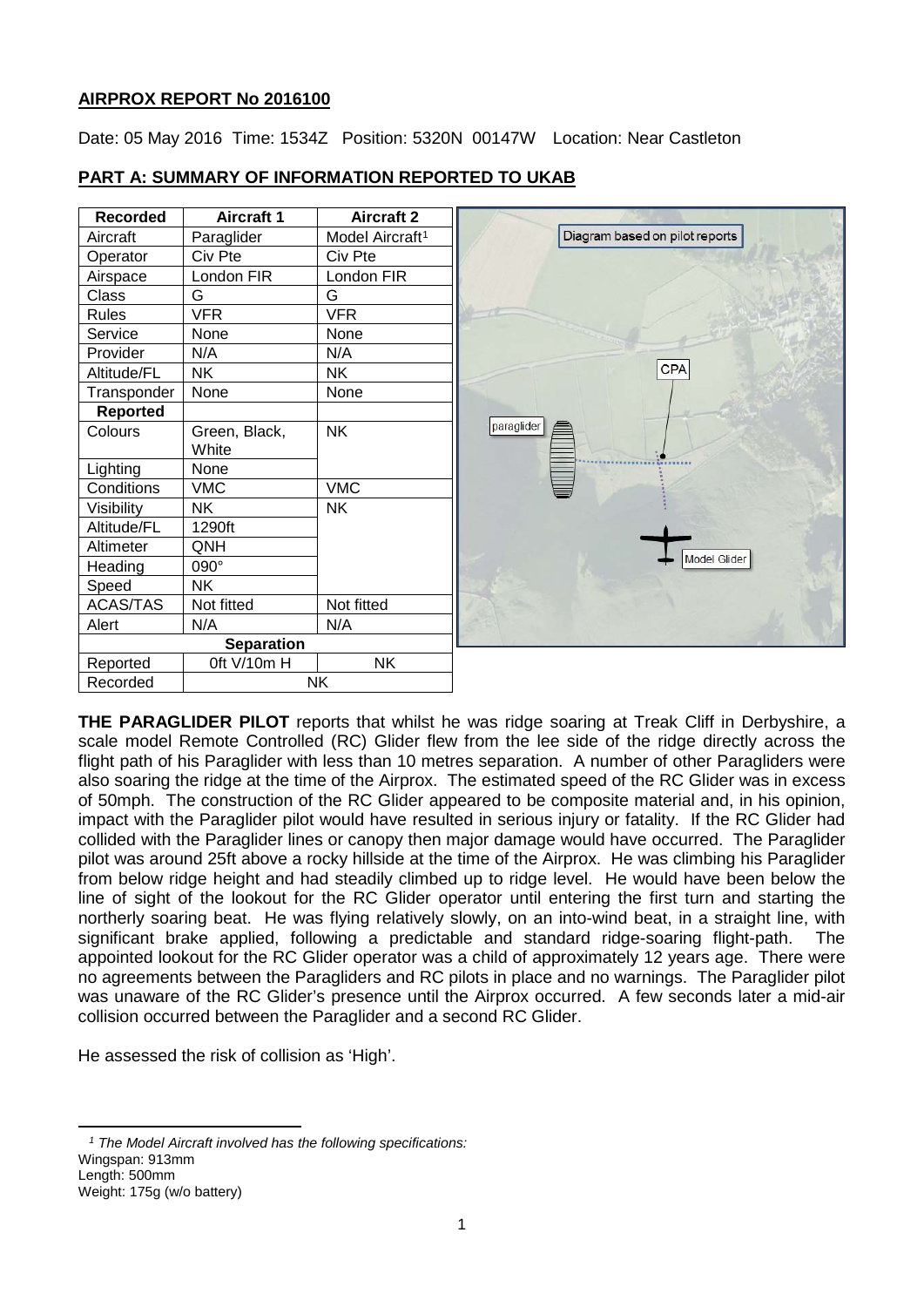**THE MODEL AIRCRAFT OPERATOR** reports that he was flying his model glider with his Dad, his brother was spotting. They had taken off with no Paragliders in the air but, during the 20 mins they were airborne, they moved out of the way as some Paragliders passed by. When the numbers increased to 2 or 3 his Dad decided they should land and let the traffic pass. As they prepared to land they became aware of a potential issue when a paraglider passed the slope they were operating from shouting that they were forbidden to fly; as far as they are aware there are no such restrictions. He also says that he and his Dad give Paragliders absolute right of way without exception. He became concerned with the Paraglider pilot shouting at them, and his Dad told him to land straight away. While trying to land the Paraglider came back from the right almost immediately. He says this startled him and he tried to keep out the way whilst watching both his RC Glider and the Paraglider. He aimed for the 'ditching area' and tried to quickly land his RC Glider; as he was trying to land the Paraglider hit his RC Glider.

#### **Factual Background**

The weather at Manchester was recorded as follows:

METAR EGCC 051420Z 19009KT 150V220 CAVOK 19/05 Q1017 NOSIG

#### **Analysis and Investigation**

#### **UKAB Secretariat**

The Air Navigation Order [2](#page-1-0)009 (as amended), Article 138<sup>2</sup> states:

'A person must not recklessly or negligently cause or permit an aircraft to endanger any person or property.'

Article 166, paragraphs 2, 3 and 4 state:

'(2) The person in charge of a small unmanned aircraft may only fly the aircraft if reasonably satisfied that the flight can safely be made.

(3) The person in charge of a small unmanned aircraft must maintain direct, unaided visual contact with the aircraft sufficient to monitor its flight path in relation to other aircraft, persons, vehicles, vessels and structures for the purpose of avoiding collisions.'

The Paraglider and Model Aircraft pilots shared an equal responsibility for collision avoidance and not to operate in such proximity to other aircraft as to create a collision hazard<sup>[3](#page-1-1)</sup>. They were both operating in Class G airspace, in which they are both entitled to fly.

#### **Summary**

An Airprox was reported when a Paraglider and a Model Aircraft flew into proximity at 1534 on Thursday 5th May 2016. Both pilots were operating under VFR in VMC.

#### **PART B: SUMMARY OF THE BOARD'S DISCUSSIONS**

Information available consisted of reports from the pilots of both aircraft.

The Board first discussed the rules relating to Class G airspace and concluded that both the Paraglider and the Model Aircraft were entitled to operate in the airspace. In doing so, members reiterated the requirement for all airspace users to be courteous and mindful of other airspace users, and abide by the overriding requirement not to permit their aircraft to endanger any person or property.

<span id="page-1-0"></span> $\overline{\phantom{a}}$ 

*<sup>2</sup> Article 253 of the ANO details which Articles apply to small unmanned aircraft. Article 255 defines 'small unmanned* 

<span id="page-1-1"></span>*aircraft'. The ANO is available to view a[t http://www.legislation.gov.uk.](http://www.legislation.gov.uk/) 3 SERA.3205 Proximity.*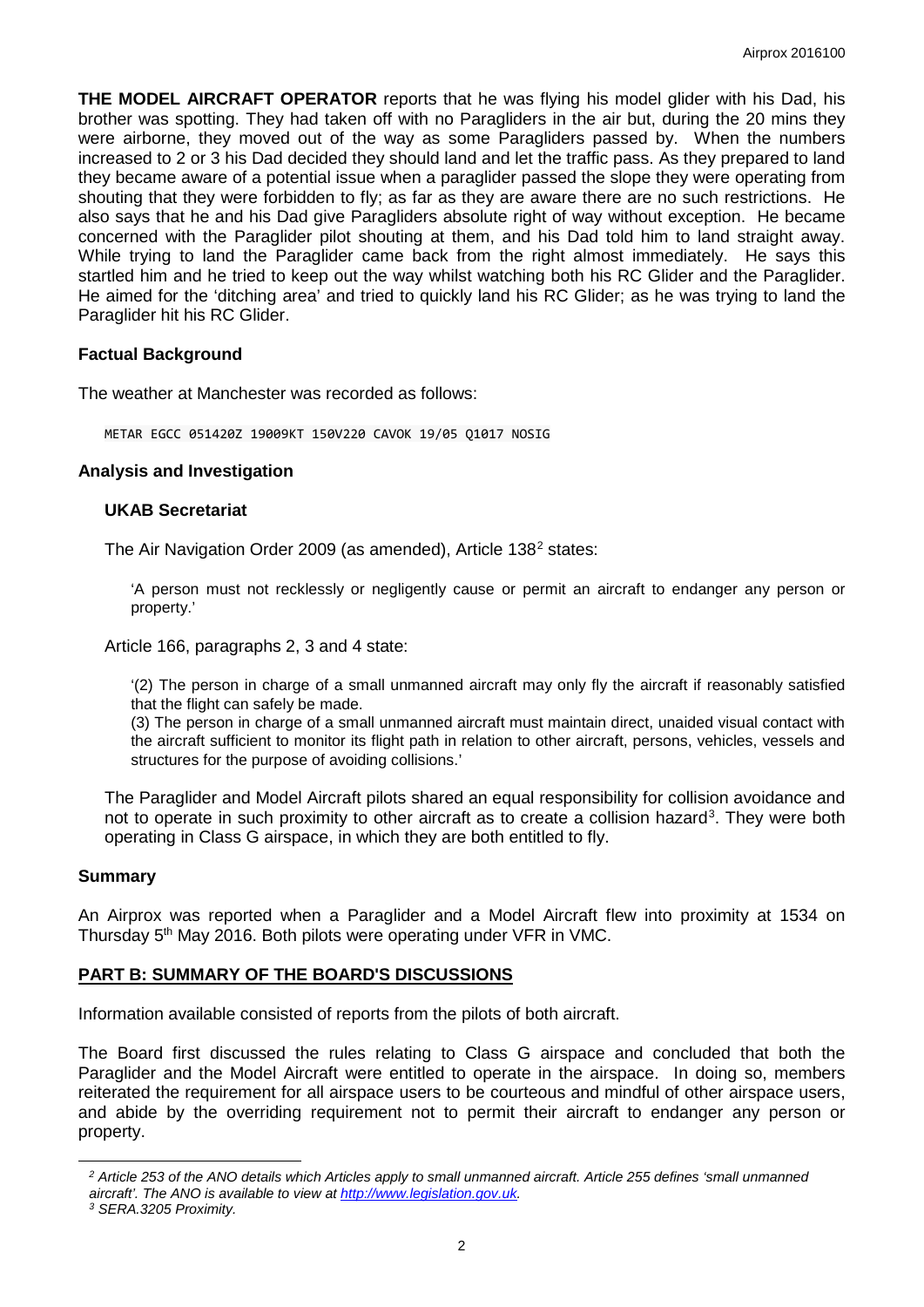Given that both aircraft were unpowered and operating in ridge-soaring conditions, who should give way to who was ordinarily dictated by their relative tracks, separation from the ridge, and requirements to maintain energy in available thermal or updraft airflows. The Board noted that model aircraft were excepted from the provisions of the ANO regarding the rules of the air through ANO 2009 Article 253 (ANO 2016 Article 23). That being said, ordinarily, the Paraglider pilot could reasonably expect the model glider operator to give way, given the risk to life to the former. Mindful that there was no recorded information regarding the incident, and that personal perspectives can easily result in contrasting descriptions of the same event, the Board noted that the model glider operator reported that he had only become aware of the Paraglider at a late stage, and was already attempting to land his glider at the Airprox moment because of increasing numbers of Paragliders in the area; he was further taken by surprise when the Paraglider pilot then reversed his track towards his aircraft, which resulted in the collision. For his part, the Paraglider pilot reported that he was initially below the ridgeline and out of sight of the model glider operators until he climbed above. He comments that he was flying slowly, in a straight line and 'following a predictable and standard ridgesoaring flight-path' unaware of the model glider until the Airprox occurred. Although unaware of the specific model glider, it was deduced from the model glider operator's report that the Paraglider pilot was aware that model gliders were being flown in that area given that he had robustly engaged the ground operators from the air just beforehand regarding their permissions. Members wondered whether this verbal engagement had focused the Paraglider on the ground operators at the expense of his own lookout, both at the Airprox moment and the later collision. Furthermore, recognising that micro-climate conditions, aircraft energy, ridge geometry and pilot ability/experience all dictated the Paraglider's performance, members also wondered to what extent the conditions might have allowed the Paraglider pilot to completely avoid the model aircraft area itself given that it appeared that he knew they were operating there. With this in mind, the Board also wondered why the Paraglider pilot had turned back towards the model glider that he had just had an Airprox with, when this was a known threat to him that he subsequently collided with.

The Board noted from the model glider operator's report that the Paraglider pilot appeared to think that the model glider operators should not be flying in that location given that he had shouted to them that they were 'forbidden to fly'. Treak Cliff is National Trust land but, despite contacting the National Trust, it could not be ascertained if there were any applicable byelaws regarding permissions for either Paragliders or Model Aircraft. Both the Paraglider pilot and the model glider operator believe they were allowed to operate from the National Trust land, but neither claim could be verified with the National Trust. The National Trust website does provide guidance for why they do not allow the operation of drones on their property, but there is no clear guidance for Model Aircraft operators or Paraglider operators. [4](#page-2-0)

Ultimately, members opined that there are many other environments where different types of aircraft operate in harmony with consideration for others and with mutually acceptable agreements in place to ensure a safe operating environment for everyone. In doing so, the Board reiterated the rules relating to pilots sharing an equal responsibility for collision avoidance, not endangering, and not to operate in such proximity to other aircraft as to create a collision hazard.

 $\overline{\phantom{a}}$ 

<span id="page-2-0"></span><sup>&</sup>lt;sup>4</sup> Even for drones, although the National Trust may have authority to ban drones being flown 'from' their land, it was unclear to the Board what authority they had to ban drones flying 'over' their land at a reasonable height (whilst being operated from a public road or track for example) any more than a private individual who might wish to 'ban' drones from flying over their own private land. The National Trust drone guidance (available at [https://www.nationaltrust.org.uk/features/visitor-faqs\)](https://www.nationaltrust.org.uk/features/visitor-faqs) is as follows:

*Few non-commercial users have the correct training or permission from the Civil Aviation Authority to operate drones and should a drone cause damage or harm, pilots generally do not have the correct insurances to compensate those affected. Drones should not be flown over people and as much of our land is open access we cannot guarantee an area is ever*  completely empty. Drones should not be flown near property and the special nature of our properties makes the risk of damage more severe. Some sites may have wildlife or agricultural animals which could be affected by the presence of *drones. Many drones have cameras attached and these could infringe data protection laws (filming people without permission) and potentially could contravene National Trust rules on commercial photography and filming. We therefore do not allow drone flying from or over National Trust land except by contractors commissioned by the Trust for a specific purpose, who satisfy stringent CAA criteria, have the correct insurances and are operating under controlled conditions.*